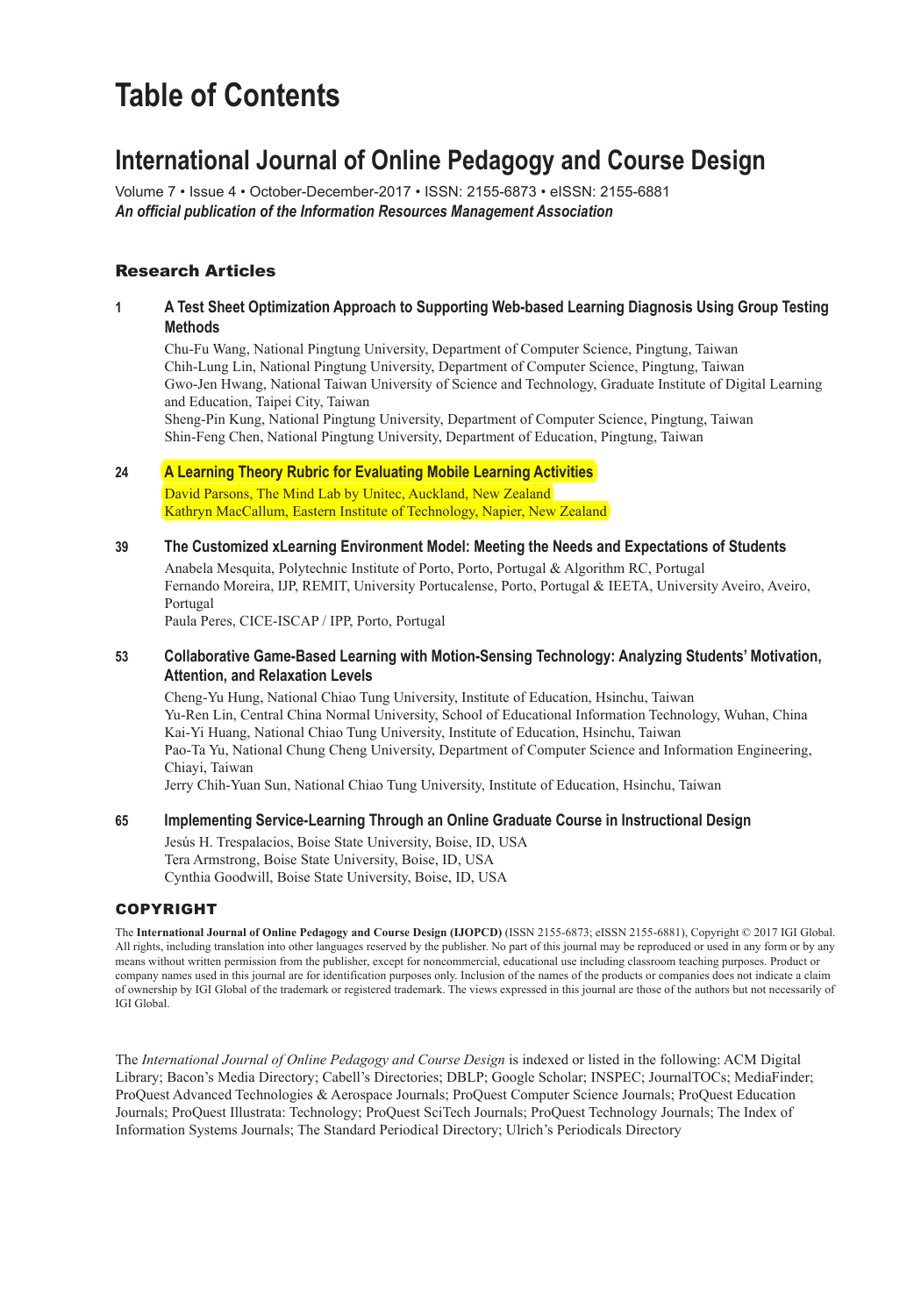# **A Learning Theory Rubric for Evaluating Mobile Learning Activities**

David Parsons, The Mind Lab by Unitec, Auckland, New Zealand Kathryn MacCallum, Eastern Institute of Technology, Napier, New Zealand

### **ABSTRACT**

Learning theories underpin the expectations of meaningful outcomes that any given learning task should have. However, educators' understanding and application of such theories is likely to vary with their own experience and context. In this article, we explore the potential value of a rubric for the design of mobile learning activities that is based on a core set of six learning theories, which we have identified from the literature as being highly relevant to the context of mobile learning. The key concepts of these theories have been used to create the evaluation rubric, which supports the analysis of learning activity design from the perspective of each of the chosen learning theories. The application of this rubric is explored from two perspectives. First, we apply it to an existing mobile learning activity to evaluate to what extent the activity embodies the theories within the rubric. Then we propose a redesigned activity by using the rubric as a guiding framework for improving the task design. This process demonstrates the potential value of applying such a rubric to designing mobile learning activities, to ensure that they adequately leverage the components of one or more relevant theories.

#### **Keywords**

Learning Activity Design, Learning Theory, Learning Theory and Mobile Learning, Mobile Learning, Rubric

#### **INTRODUCTION**

A learning theory can be described as a conceptual framework used to understand and frame how information is absorbed, processed, and retained during learning (Luis & D'Cunha, 2014). Considering how relevant theory underpins learning activities is important to ensure appropriate pedagogical practice. This is especially important when adopting emerging technologies, such as mobile technology, to ensure that the learning, not the tool, is the driver of the activity. Since mobile learning is primarily a 21st century phenomenon, there has been considerable debate about whether it is significantly different from more traditional forms of learning to warrant its own unique theory, or whether it is simply underpinned by a range of existing theories. Harasim (2012) notes the historical context of  $20<sup>th</sup>$  century learning theories and questions whether new contexts and technologies require new learning theories. In addressing whether we need a new theory of learning for the mobile age, Sharples, Taylor and Vavoula (2010) identified the criteria that should underpin mobile learning theory and differentiate it from other existing learning theories. Most crucially they stated that a theory of mobile learning should account for the mobility of learners and should analyse learning as a personal and situated activity mediated by technology. It is not the focus of this article to consider any new theory of mobile learning. Rather, it considers which pre-existing learning theories are important for the design of mobile learning activities, since we believe that many theories that pre-

#### DOI: 10.4018/IJOPCD.2017100102

Copyright © 2017, IGI Global. Copying or distributing in print or electronic forms without written permission of IGI Global is prohibited.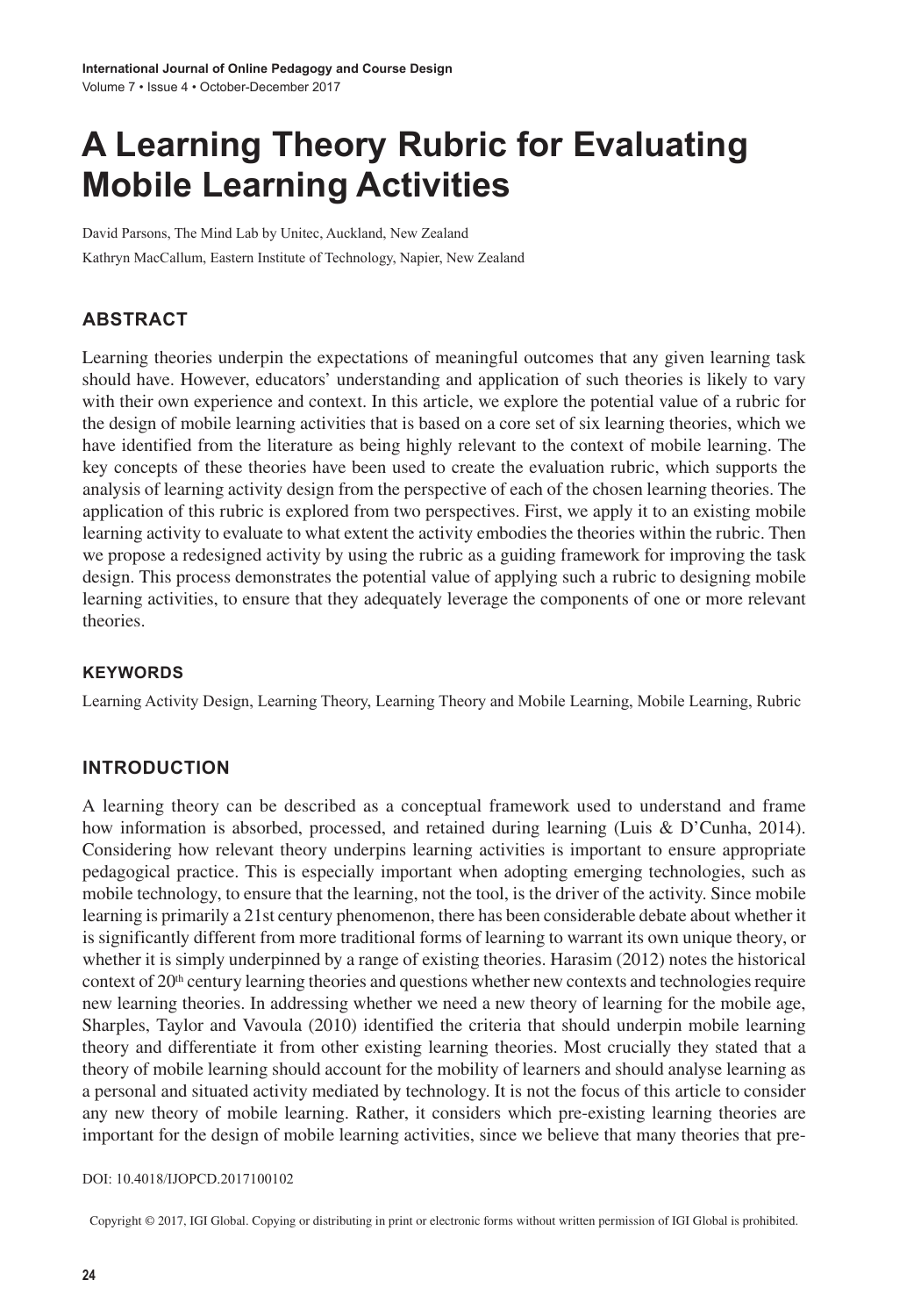date mobile learning are nevertheless congruent with the criteria above. As Harasim (2012) notes, there is an intrinsic link between theory and teaching practice even if this is implicit, thus theory, old or new, is what we operationalise in our pedagogy. The assertion of this article is that consciously mapping appropriate learning theories to a given activity can help educators to understand and apply appropriate mobile learning and teaching practices.

There are many learning theories, most of which have been developed over the last century or so. There are also many categorizations that may be applied to these theories, but we might make a distinction between those that look at intrinsic factors, such as the cognitive processing that goes on inside the brain, and those that look at extrinsic factors, such as context, social interaction and (increasingly digital) learning tools. Some theories are grounded in experimental methods, such as classical and instrumental conditioning, while others are less rigorously validated and open to more interpretation (e.g connectivism). Some families of theory are so broad as to embrace the work of many researchers and include a multiplicity of concepts (e.g. constructivism).

Herrington and Herrington (2007) state that guidelines for learning with mobile technologies should be theory-informed. A clear understanding what learning theories underpin a learning activity will help inform and ensure effective pedagogy. Laurillard (2009), having earlier mapped mobile learning to her conversational framework (Laurillard, 2007), outlined how a number of different theories underlie the framework, emphasising instructionism (i.e. behaviourism), constructionism, social constructivism and collaborative learning (or 'social constructionism'). However, the focus and context of a learning activity will lead to different levels of each element as each one is appropriately applied. Mobile technologieslend themselvesto certain activities, and they might be only one element of a larger learning experience; mobile activities are often integrated as part of blended learning contexts, including face to face classroom interactions. Therefore, it isimportant to clearly understand how a given learning activity interacts both with its context and with relevant theory.

Which theories apply most directly to mobile learning may, perhaps, be analysed through the lens of affordances. In an earlier article (MacCallum  $&$  Parsons, 2016) we used an analysis of affordances to select a subset of six theories that we believe are fundamental to mobile learning, namely; behaviorism, constructivism, experiential learning, situated cognition, communities of practice and connectivism. These are outlined in the following section. In each case, there is a brief outline of how the use of mobile devices can support each type of learning.

#### **Six Theories of Mobile Learning**

Early learning theories tended to focus on aspects of behavioural conditioning, such as Pavlov's classical conditioning, where stimulus leads to response, and Skinner's instrumental conditioning, where behaviour leads to reinforcement (Olsen & Hergenhahn, 2013). While such approaches might seem somewhat mechanistic, the concepts of rapid feedback embodied within them are important in helping learners to work at their own pace. The idea of positive reinforcement was outlined by Thorndike, who emphasised how 'satisfaction' could reinforce positive behaviours (Tapp, 1969), while Skinner (cited in Sobel, 1990) noted that the ideal of behaviorism is to eliminate coercion, to apply controls by changing the environment in such a way as to reinforce the kind of behavior that benefits everyone. Behaviorist principles are commonly seen in mobile learning tools that enable quizzes, in-class polling, discussion, and question and answer, as well as for skills-based learning such as mobile assisted language learning. Reinforcement through immediate feedback is a core feature of these types of tools.

Not all of the early learning theorists were experimental behaviorists. Dewey (1933) stressed the value of outdoor education and hands-on, experiential learning, while Vygotsky (1978) emphasized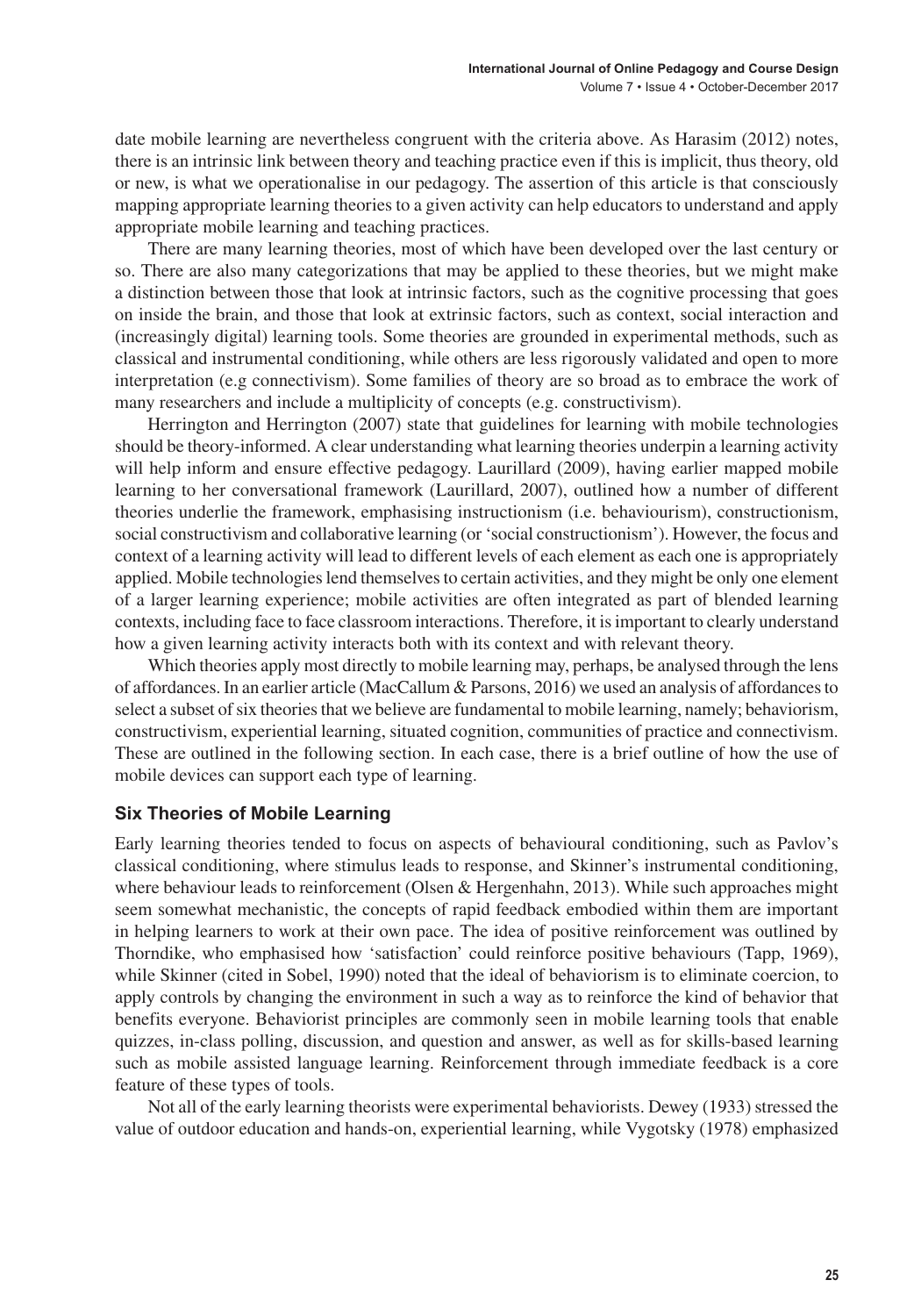the social role of learning, with the help of 'more knowledgeable others' (which might these days include digital sources) in the zone of proximal development. Other theorists also looked at the learner's interaction with their environment, for example Piaget, who stated that knowledge was built, not transferred (Glaserfeld, 1982), and Bruner (1961), who believed that educational environments should provide the opportunity for discovery learning. These theorists are generally referred to as constructivists, since they focus on the learner being able to construct their own knowledge. Mobile devices offer many opportunities for working with physical or conceptual materials to construct new artefacts and knowledge, such as tools for recording, mixing and disseminating various types of multimedia content.

Experiential learning is developed from many other learning theories, in particular Dewey's work on experience (Beard & Wilson, 2013). The key aspect of this theory is that knowledge is created through the transformation of experience (Kolb, 1984). The value of mobile devices for experiential learning is that they can assist in the capture of experience and provide the materials for later reflection, and transformation into knowledge. Devices can be used to capture evidence from an experience and subsequently to communicate, analyse and visualise the knowledge gained from that evidence.

Brown, Collins and Duguid (1989) asserted that learning is embedded in the activity, context and culture in which it is learned. Their concept of situated cognition resonates well with experiential learning, but goes further to stress the integral nature of the situation in which the learning activity takes place, thus "situations might be said to co-produce knowledge through activity" (Brown, Collins & Duguid, 1989, p.32). The value of mobile devices in relation to this theory is that their portability enablesthem to be taken into different contexts. Learning activities can take place outside the classroom and across multiple spaces. Mobile device features such as location awareness, communication tools and sensors can be very valuable in this type of learning experience.

The importance of learning with others is central to the community of practice (Wenger, 2000) which similarly emphasizes context and culture but also regards the authentic domain of the learning community as important. A community of practice is a social learning system, which can usefully be supported by mobile devices. The rich set of messaging and social media tools that are available on mobile devices provide a range of options for learners in any context to collaborate and learn with their community.

While most learning theories are grounded in 20th century thinking, in the 21st century we have seen the rise of new theories such as connectivism (Siemens, 2004), which has been proposed as 'a learning theory for the digital age.' The concept of connectivism is based on the idea that Internet technologies have created new opportunities for people to learn and share information across networks. The connectivist approach to learning is that "the connections that enable us to learn more are more important than our current state of knowing." (Siemens, 2004, para 21). Connectivist learners will share and communicate dynamic knowledge creation through networked interaction with machines and other people. The communication tools in mobile devices, coupled with the resources available through Internet connectivity, make connectivism an important theory for mobile learning.

In the next section, we take these six learning theories and use them as the basis for the development of an evaluation rubric for mobile learning activities.

#### **An Evaluation Rubric for Mobile Learning Activities**

When designing a mobile learning activity, it is important to understand how theory underpins the learning design. An appropriate and considered pedagogical approach will help ensure that learning is the primary and main concern and that the technology is not used for technology's sake. Multiple learning approaches may be adopted within one extended activity, so it is important to conceptually frame the learning within the targeted learning outcomesthat one would expect from operationalising one or more learning theories. We have addressed this need to be able to assess the relationship between theory and design by creating an evaluation rubric. Thisrubric is based on the six previously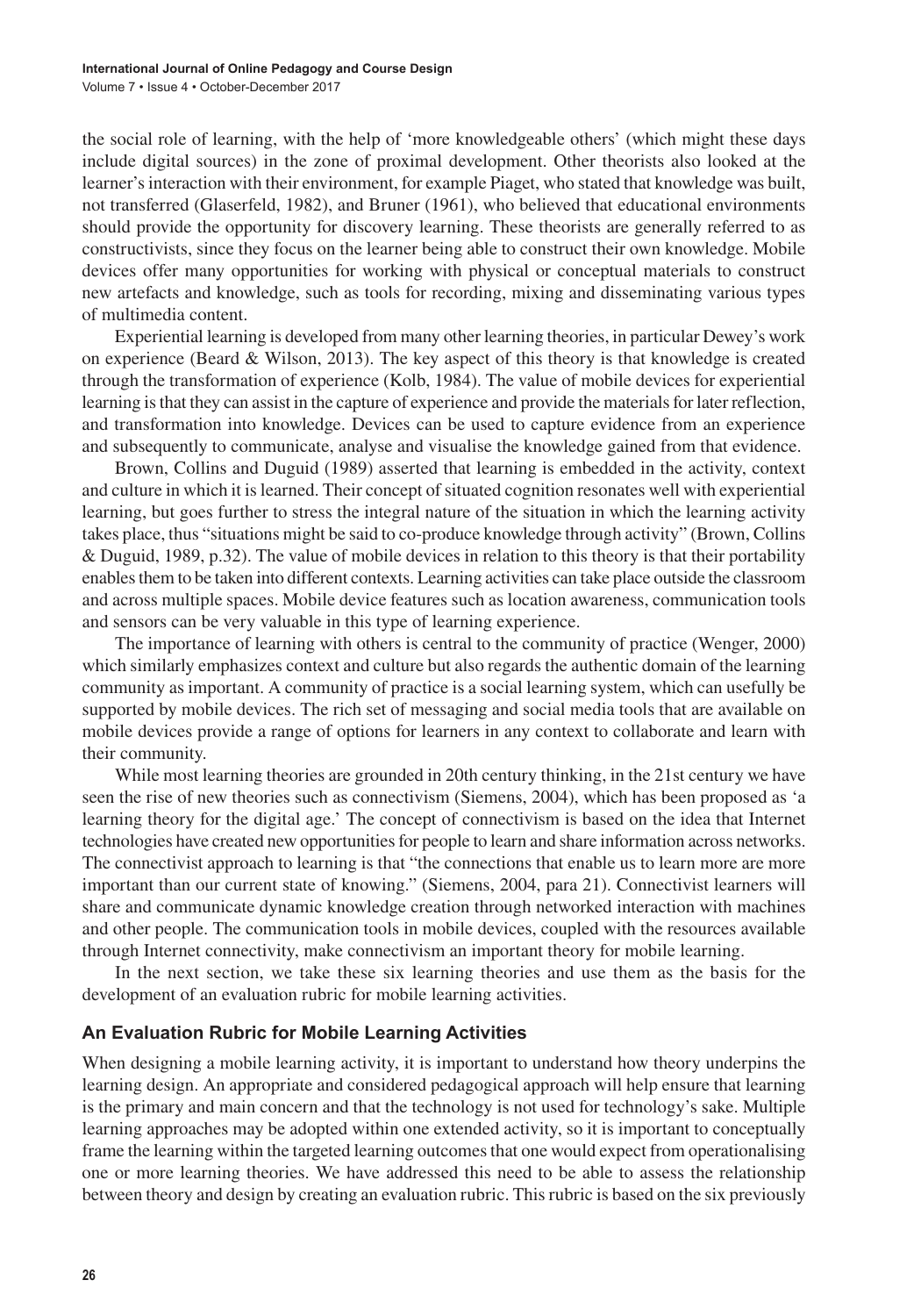identified learning theories; behaviorism, constructivism, experiential learning, situated cognition, communities of practice and connectivism.

The creation of the rubric was underpinned by a set of criteria identified in a previous paper by the authors (MacCallum & Parsons, 2016), where an analysis of the literature identified the principles which frame learning design within the six identified learning theories. From learning design literature, five criteria were drawn out that operationalised each learning theory. Within the previous paper these criteria were then used to map and analyse two different learning activities. The rubric outlined in this article expands on the original concept to further refine and clarify the role that each criterion plays within the relevant learning theory. It acknowledges that there are important core aspects that are fundamental and thus operationalise the essence of each learning theory. These key features therefore should be present when leveraging a particular theory. Since this prioritisation may be overlooked when simply using a checklist of criteria in isolation, a scaled rubric has been developed, which is used in this article.

This latest version refines the original criteria, identified in the earlier paper, and includes additional key sources which were used to develop the rubric for the following theories; Behaviourism (Ertmer & Newby, 2013; Ally, 2004), constructivism (Ally, 2004), experiential learning (Weller, 2006; Beard & Wilson, 2013) situated cognition (Brown, Collins & Duguid, 1989; Herrington & Oliver, 1995), communities of practice (Wenger, 2000; Lai, Pratt, Anderson & Stigter, 2006) and connectivism (Siemens, 2004; Armatas, Spratt & Vincent, 2013; Kizito, 2016).

Table 1 shows the rubric for all six learning theories, the rubric has 6 levels, where level zero indicates a complete absence of any evidence of this learning theory in a given activity, while level 5 indicates that the activity fully operationalises that particular learning theory. Levels 4 and 5 both indicate a design intent, whereas levels 1, 2 and 3 suggest that certain components of learning theories may be present but may not be an integral part of the learning design. The rubric has synthesized and assimilated the major aspects of each identified criteria to embody the key aspects of each theory into a form that gives evaluative structure to observations (Brookhart, 2013).

It should be noted that this is not intended as a cumulative rubric of performance skills, as is evident in some rubrics such as those published by ITL Research (2012). In those cases, individual criteria are identified that accumulate in a specific sequence, making it possible to create a logical flowchart of each evaluation step. We acknowledge that the components of a given learning theory are generally too diverse and interdependent for such a discrete separation of stages to be identified. Nevertheless, we have attempted to be consistent in our approach to the rubric such that each theory is expressed in a similar way. In doing so we have attempted to identify the most fundamental components of each learning theory so that even the lowest levels of the rubric above zero acknowledge these fundamentals. For example, level 1 of experiential learning requires a cycle of experience, since this isfundamental to all other aspects of experiential learning. We also acknowledge that the components of variouslearning theories are not necessarily exclusive. For example, four of these learning theories include an acknowledgement of collaboration as an important part of learning. Similarly, the creation of knowledge is explicitly noted in more than one learning theory. Thus, any given learning activity would be expected to exhibit a range of features that could lead to that activity being associated with aspects of multiple learning theories.

It is not our contention that a successful learning activity design should meet the highest levels of the rubric for each learning theory. Indeed, attempting to do so would seem to be likely to lead to a contrived and over-complex learning activity. On the other hand, it would seem to be almost impossible to create any kind of learning activity that scored zero for all six theories. Any design that registered at this level would hardly deserve to be called a learning activity. We suggest, however, that for a learning activity to be well designed itshould score highly (level 4 or 5) on at least one of the sections of the rubric. Our argument for this proposal is that if learning theories have value (which we believe that they do) then we should endeavour as educators to fully understand and utilise these theories in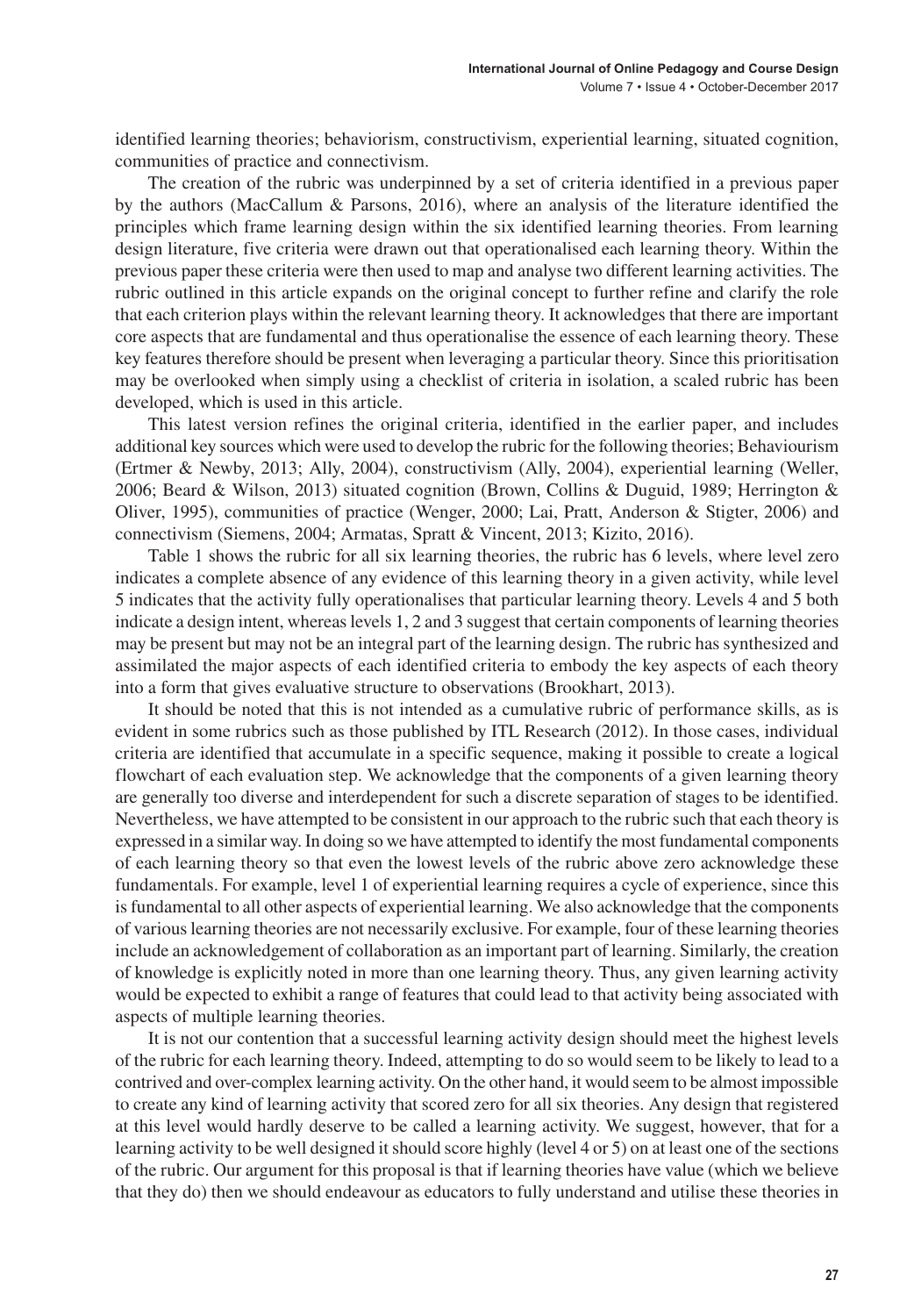Volume 7 • Issue 4 • October-December 2017

#### **Table 1. Learning theory rubric**

| <b>Learning Theory: Behaviourism</b>                                                                                                                                                                                                                                                                   |  |  |
|--------------------------------------------------------------------------------------------------------------------------------------------------------------------------------------------------------------------------------------------------------------------------------------------------------|--|--|
| The mobile activity <b>does not involve</b> measurable outcomes, testing, sequenced materials, feedback or<br>reinforcement.                                                                                                                                                                           |  |  |
| The mobile activity <b>involves at least one component</b> of measurable outcomes, testing, sequenced materials,<br>feedback or reinforcement.                                                                                                                                                         |  |  |
| The mobile activity involves measurable outcomes and sequenced materials, and include aspects of<br>testing, feedback or reinforcement.                                                                                                                                                                |  |  |
| The mobile activity involves measurable outcomes and sequenced materials, and also includes significant<br>aspects of testing, feedback or reinforcement.                                                                                                                                              |  |  |
| The mobile activity is largely designed around measurable outcomes, testing, sequenced materials, feedback<br>and/or reinforcement.                                                                                                                                                                    |  |  |
| The mobile activity is wholly designed around measurable outcomes, testing, sequenced materials, feedback<br>and reinforcement.                                                                                                                                                                        |  |  |
| <b>Learning Theory: Constructivism</b>                                                                                                                                                                                                                                                                 |  |  |
| The mobile activity <b>does not involve</b> (inter) active construction of knowledge by learners. Learners do not<br>have control of the learning process nor time or opportunity to reflect and develop personal meaning                                                                              |  |  |
| The mobile activity <b>involves</b> (inter) active construction of knowledge by learners. It may include at least<br>one component of collaboration and cooperation, learners having control of the learning process, and time<br>and opportunity to reflect and develop personal meaning.             |  |  |
| The mobile activity involves (inter)active construction of knowledge by learners. It includes aspects of<br>collaboration and cooperation, learners having control of the learning process, and time and opportunity to<br>reflect and develop personal meaning.                                       |  |  |
| The mobile activity <b>involves</b> (inter) active construction of knowledge by learners using collaboration and<br>cooperation, and also <b>includes significant aspects</b> of learners having control of the learning process, and<br>time and opportunity to reflect and develop personal meaning. |  |  |
| The mobile activity is <b>largely designed</b> around (inter)active construction of knowledge by learners using<br>collaboration and cooperation. Learners have control of the learning process and time and opportunity to<br>reflect and develop personal meaning                                    |  |  |
| The mobile activity is <b>wholly designed</b> around (inter)active construction of knowledge by learners using<br>collaboration and cooperation. Learners have control of the learning process and time and opportunity to<br>reflect and develop personal meaning                                     |  |  |
| <b>Learning Theory: Experiential Learning</b>                                                                                                                                                                                                                                                          |  |  |
| The mobile activity <b>does not involve</b> any cycle of experience, observation, conceptualization or<br>experimentation. There is no transformation through reflection into new knowledge                                                                                                            |  |  |
| The mobile activity <b>involves a cycle of experience</b> . It may include at least one component of observation,<br>conceptualization, and/or experimentation.                                                                                                                                        |  |  |
| The mobile activity <b>involves a cycle of experience.</b> It <b>includes aspects</b> of observation, conceptualization,<br>and/or experimentation, with subsequent reflection.                                                                                                                        |  |  |
| The mobile activity involves a cycle of experience. It includes significant aspects of observation,<br>conceptualization, and experimentation, with subsequent reflection.                                                                                                                             |  |  |
| The mobile activity is <b>largely designed</b> around a cycle of experience, observation, conceptualization, and<br>experimentation, transformed through reflection into new knowledge                                                                                                                 |  |  |
| The mobile activity is <b>wholly designed</b> around a cycle of experience, observation, conceptualization, and<br>experimentation, transformed through reflection into new knowledge                                                                                                                  |  |  |
| <b>Learning Theory: Situated Cognition</b>                                                                                                                                                                                                                                                             |  |  |
| The mobile activity does not involve an authentic context or activities that reflect real-life application. There<br>is no collaborative knowledge construction through coaching, expert performances, process modelling or<br>reflection                                                              |  |  |
|                                                                                                                                                                                                                                                                                                        |  |  |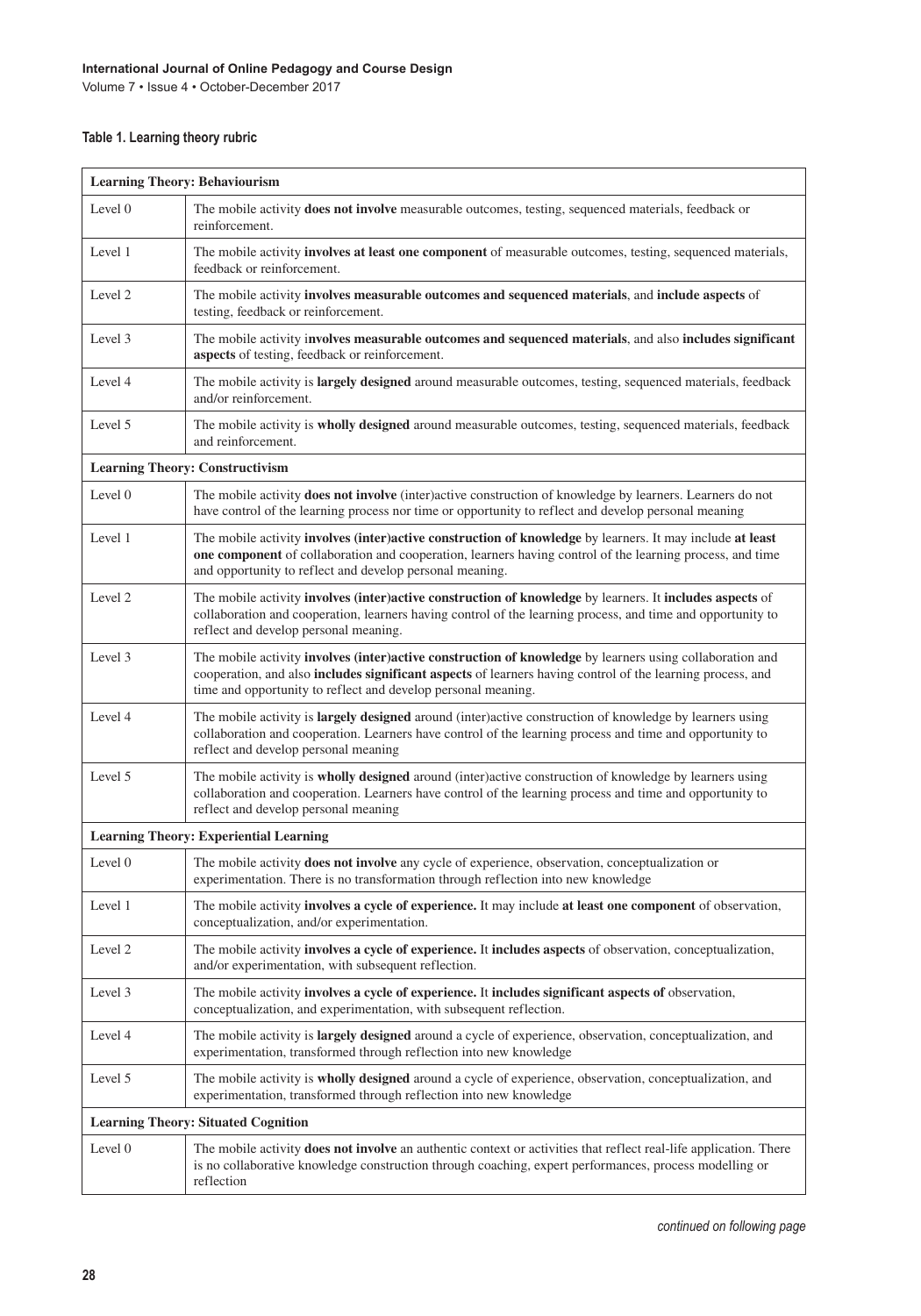#### **Table 1. Continued**

| Level 1                                         | The mobile activity involves an authentic context. It may include at least one component of real-life<br>application or collaborative knowledge construction through coaching, expert performances, process<br>modelling and reflection.                                |  |
|-------------------------------------------------|-------------------------------------------------------------------------------------------------------------------------------------------------------------------------------------------------------------------------------------------------------------------------|--|
| Level <sub>2</sub>                              | The mobile activity involves an authentic context and activities that reflect real-life application. It includes<br>aspects of collaborative knowledge construction through coaching, expert performances, process modelling<br>and reflection.                         |  |
| Level 3                                         | The mobile activity <b>involves an authentic context</b> and activities that reflect real-life application. It also<br>includes significant aspects of collaborative knowledge construction through coaching, expert performances,<br>process modelling and reflection. |  |
| Level 4                                         | The mobile activity is <b>largely designed</b> around an authentic context and activities that reflect real-life<br>application and support collaborative knowledge construction through coaching, expert performances, process<br>modelling and reflection.            |  |
| Level 5                                         | The mobile activity is <b>wholly designed</b> around an authentic context and activities that reflect real-life<br>application and support collaborative knowledge construction through coaching, expert performances, process<br>modelling and reflection.             |  |
| <b>Learning Theory: Communities of Practice</b> |                                                                                                                                                                                                                                                                         |  |
| Level 0                                         | The mobile activity <b>does not involve</b> a community of practice. There is no shared learning and no social<br>process of information exchange and knowledge creation                                                                                                |  |
| Level 1                                         | The mobile activity involves a unifying community of practice. It may include at least one component of<br>shared learning accompanying a social process of information exchange and knowledge creation.                                                                |  |
| Level <sub>2</sub>                              | The mobile activity involves a diverse, unifying community of practice. It includes aspects of shared<br>learning accompanying a social process of information exchange and knowledge creation.                                                                         |  |
| Level 3                                         | The mobile activity involves a diverse, unifying community of practice and also includes significant<br>aspects of shared learning accompanying a social process of information exchange and knowledge creation.                                                        |  |
| Level 4                                         | The mobile activity is <b>largely designed</b> around a diverse, unifying community of practice where shared<br>learning accompanies a social process of information exchange and knowledge creation                                                                    |  |
| Level 5                                         | The mobile activity is wholly designed around a diverse, unifying community of practice where shared<br>learning accompanies a social process of information exchange and knowledge creation                                                                            |  |
| <b>Learning Theory: Connectivism</b>            |                                                                                                                                                                                                                                                                         |  |
| Level 0                                         | The mobile activity <b>does not involve</b> the creation or critical evaluation of artefacts in learning networks. It<br>uses no collaborative technologies, diverse information sources or transferable social media skills                                            |  |
| Level 1                                         | The mobile activity involves at least one component of creation or critical evaluation of artefacts in learning<br>networks, collaborative technologies, diverse information sources or transferable social media skills                                                |  |
| Level <sub>2</sub>                              | The mobile activity involves the creation and critical evaluation of artefacts in learning networks, and<br><b>includes aspects</b> of using collaborative technologies, diverse information sources and transferable social<br>media skills                            |  |
| Level 3                                         | The mobile activity involves the creation and critical evaluation of artefacts in learning networks, and also<br>includes significant aspects of using collaborative technologies, diverse information sources and transferable<br>social media skills                  |  |
| Level 4                                         | The mobile activity is <b>largely designed</b> around the creation and critical evaluation of artefacts in learning<br>networks using collaborative technologies, diverse information sources and transferable social media skills                                      |  |
| Level 5                                         | The mobile activity is <b>wholly designed</b> around the creation and critical evaluation of artefacts in learning<br>networks using collaborative technologies, diverse information sources and transferable social media skills                                       |  |

our teaching and learning design. To only half-heartedly embrace a particular learning theory would seem to be deliberately missing out on its potential value to our students. We would also suggest that the exercise of assessing learning activity designs against this rubric would be an opportunity to reflect on potential modifications that could be made to these activities to more fully leverage the most relevant learning theories and consider what other aspects of other learning theories could be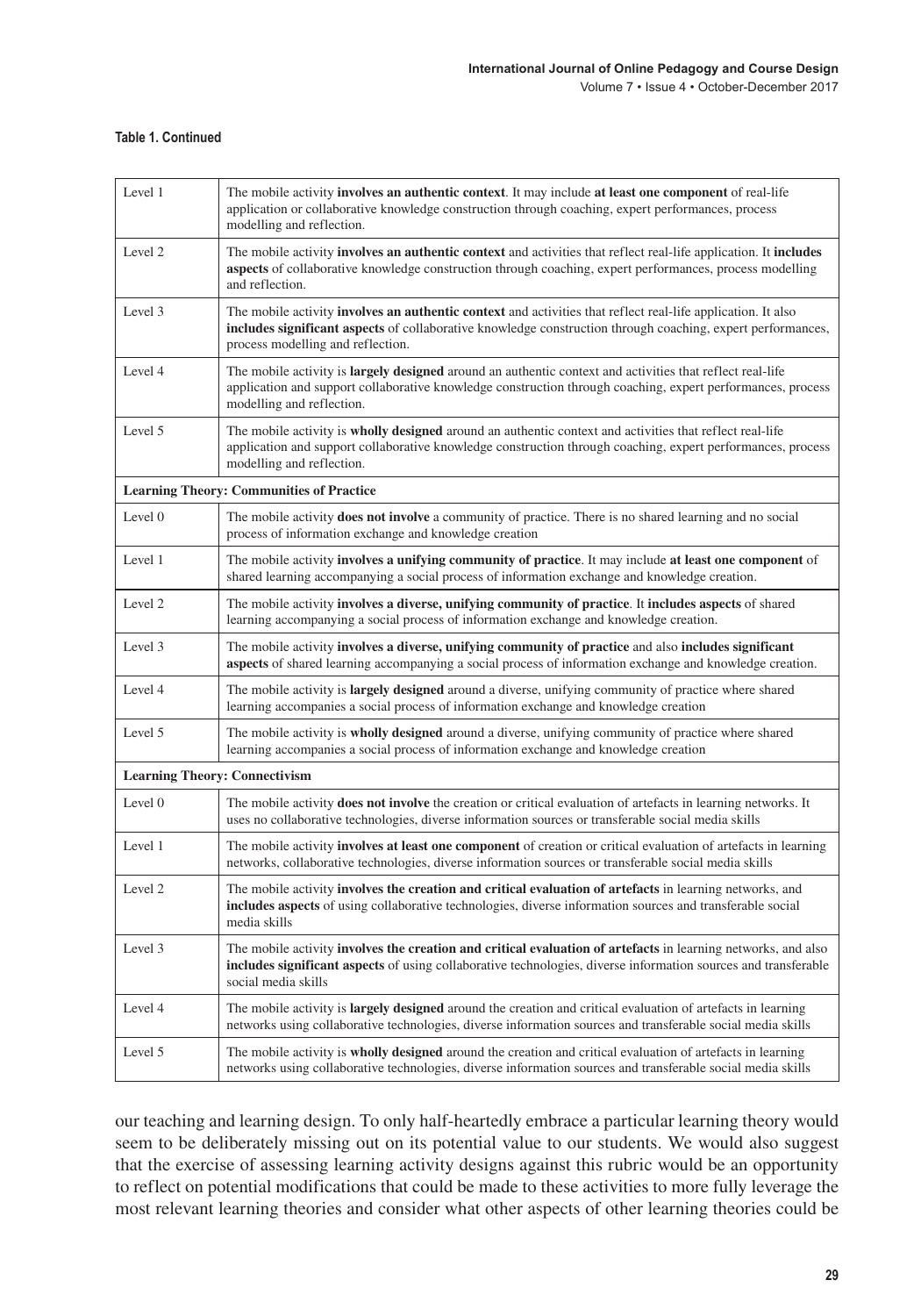integrated to make a more enriched learning activity. This could suggest alternative strategies that could modify the activity, or the need to incorporate additional features that could further enhance the activity, for example one might consider enabling students to test ideas (behaviourism) or have more control over the learning process (constructivism).

#### **Mapping the Rubric to an Indicative Mobile Learning Activity**

To explore the relationship between activity design and the identified criteria of appropriate learning theories, we take an example of a mobile learning activity that was originally designed for a professional development workshop to be run for teachers to explore some specific aspects of mobile device use for learning. This particular activity was somewhat technology centric, as its original intent was to expose a group of teachers to the potential of certain hardware and software features of mobile devices.

The reason for choosing this particular activity for analysis was that it was designed with good pedagogy in mind and a general awareness of learning theory, but was not explicitly designed using the detailed analysis of learning theory that we apply in this paper. Thus, we believe it provides a helpful example of the type of learning activity that educators might develop with general ideas about what constitutes effective learning, but one that is inherently weak due to a lack of explicit analysis in terms of the theoretical underpinnings of the activity.

First, we analyse this learning activity from the perspective of its embodied learning theories. Next, we reconsider the design of the learning activity from the perspective of learning theory, and explore some options for task redesign that would maximise the pedagogical richness of the activity.

#### **Original Task Design**

The activity which is the focus of this article was based on a large group of teachers involved in a two-hour professional development workshop run across a number of different sites over several days. The activity focused on the teachers exploring the potential affordances of mobile technology and how it could be incorporated into their own classes. The activity was to undertake a geolocated outdoor learning task where the specific application to be used was created in advance by the workshop facilitator. The tool used in this workshop was ARIS (https://arisgames.org/), which allows the creation of geolocated activities using a web based design tool, with the created apps deployable to iOS devices. The application included a series of outdoor waypoints, to which the students were directed in teams by the mobile app. At each location, the teams were asked to record whatever environmental readings they were able to gather using their mobile devices. These were measures commonly available through device sensors, such as light level, sound level, elevation, humidity etc. During the activity, they were asked to record these readings on a shared cloud-based spreadsheet, and at the end of the activity they were asked to take the shared data source and analyse it to look for any interesting similarities or differences that might occur across various times and locations across the country. Further detail about this activity can be found in Parsons, Thomas & Inkila (2016).

#### **Analysing the Original Task Against the Rubric**

When analysing this learning activity with the learning theory rubric, we noted that it resonated with several theories but did not effectively address any single one in adequate depth. Despite its obvious affinity with situated cognition (being a waypoint based activity in specific outdoor locations) and with experiential learning (given the exposure to new mobile learning experiences), the activity failed to achieve a high level of alignment with the rubric even in these two areas of theory. The following sections address each of the learning theories in turn, assessing the learning activity against the rubric.

The activity revealed few behaviourist characteristics. Given the open-ended nature of the task there was no specific reinforcement. The only evident features that related to behaviorist learning theory were the sequencing of activities through the application (which led the students through a series of waypoints and gave instructions at each step) and some limited feedback (e.g. the app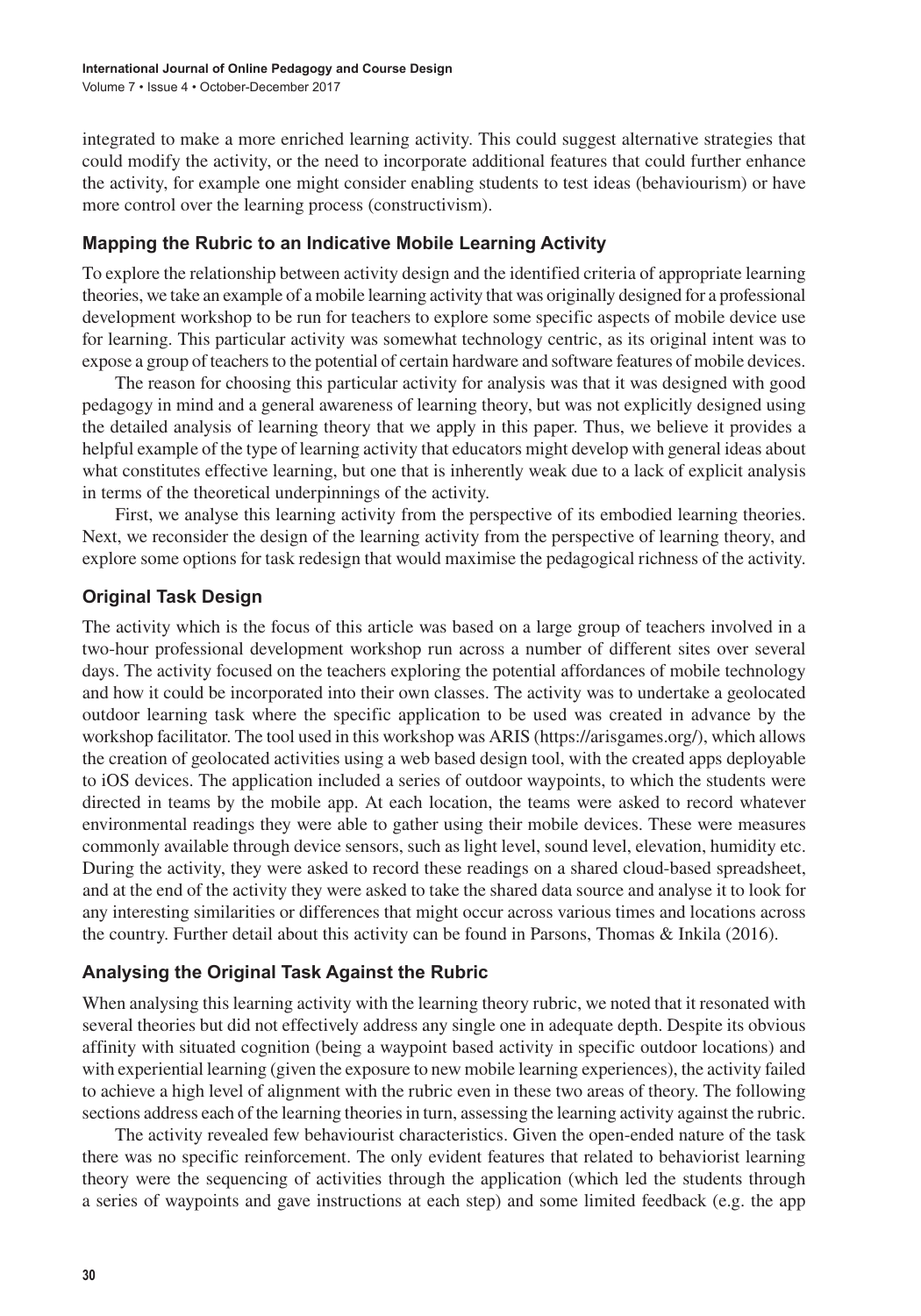indicated when sufficient readings had been taken). As a result, we assessed the activity at level 1 against the behaviourism rubric.

In terms of constructivism, the construction of knowledge was present to some extent but was insufficiently scaffolded to adequately create a zone of proximal development. The learning was active, but perhaps the meaning was not made explicit enough to guide the learners in constructing knowledge. The activity was team based, and also involved the sharing of gathered data, so was collaborative and cooperative. In particular, students would be sharing devices to find locations and collect the data and would then be working together on the datasheets. Learners were given some control of the learning process, but on the whole the process was dictated by the app, and data gathering options were constrained by the devices that the learners had available to them. An opportunity to reflect was provided in the data analysis phase, but was too time constrained and insufficiently guided to reach meaningful outcomes. Interaction took place but was sporadic and variable between groups because the activity did not provide enough cuesto trigger interactions explicitly. Given these various weaknesses in the activity design, we assessed it at level 1 against the constructivism rubric.

Perhaps the most important learning theory that applies to this type of open-ended discovery activity is experiential learning. The learning context was designed to provide an experience of using mobile devices in unfamiliar ways and therefore to provide new learning experiences for the students. The task design was, at least in principle, based on a cycle of concrete experience, reflective observation, abstract conceptualization and active experimentation. However, the lack of opportunity for true reflection limited the scope for the creation of new knowledge through the transformation of experience. Nevertheless, because the activity did involve observation, conceptualization and experimentation, with subsequent reflection, we assessed it at level 3 in the rubric. Unfortunately, there was insufficient evidence gathered from the activity to assert with any certainty that this reflection transformed the experience into new knowledge (level 4), though it may have done for some participants.

In principle, situated cognition would also seem to be a highly relevant theory in this context, since the key premise of using the mobile app was that environmental measures would be taken from specific situated contexts, and that these concepts would be important in collaboratively analysing the data. However, when analysing the activity from the perspective of this theory it was clear that only the authentic context was directly supportive of the learning and, as noted above, there was insufficient coaching and scaffolding. Again, as noted earlier, there was also insufficient opportunity for reflection. Nevertheless, since the contextual activities reflected real-life application, and fostered collaborative knowledge construction and at least some reflection, we assessed this activity at level 2 on the situated cognition rubric.

In terms of community of practice, this was present but mostly because the participants were already members of a community of practice and this activity operated inside this larger community. If we consider the activity on its own, it did not create any further components of a community of practice. There was some information exchange and knowledge creation, and shared learning, as the teams discussed their devices and the environmental sensors that they had available, and analysed the shared dataset. It was also hoped that learning would be an incidental outcome of the social process embedded in the activity. Unfortunately, this was not particularly evident in practice. Given that the activity leveraged an existing community of practice, but did not effectively develop it further, we assessed it at level 1 on the rubric.

There were also some elements of connectivism in the activity through the use of a shared dataset. However, interactions through the dataset were limited. Although it was intended that the activity would be a stimulating and motivating learning activity, the single artefact that was created was not linked to broader social networks, so meaningful dialogue and collaboration was not encouraged by the tools used, tools which also failed to provide much in the way of transferable skills acrosslearning networks. The learners did use diverse information sources offline and online (for example on how to use their devices to capture and interpret the data), but perhaps the lack of scaffolding here limited their scope.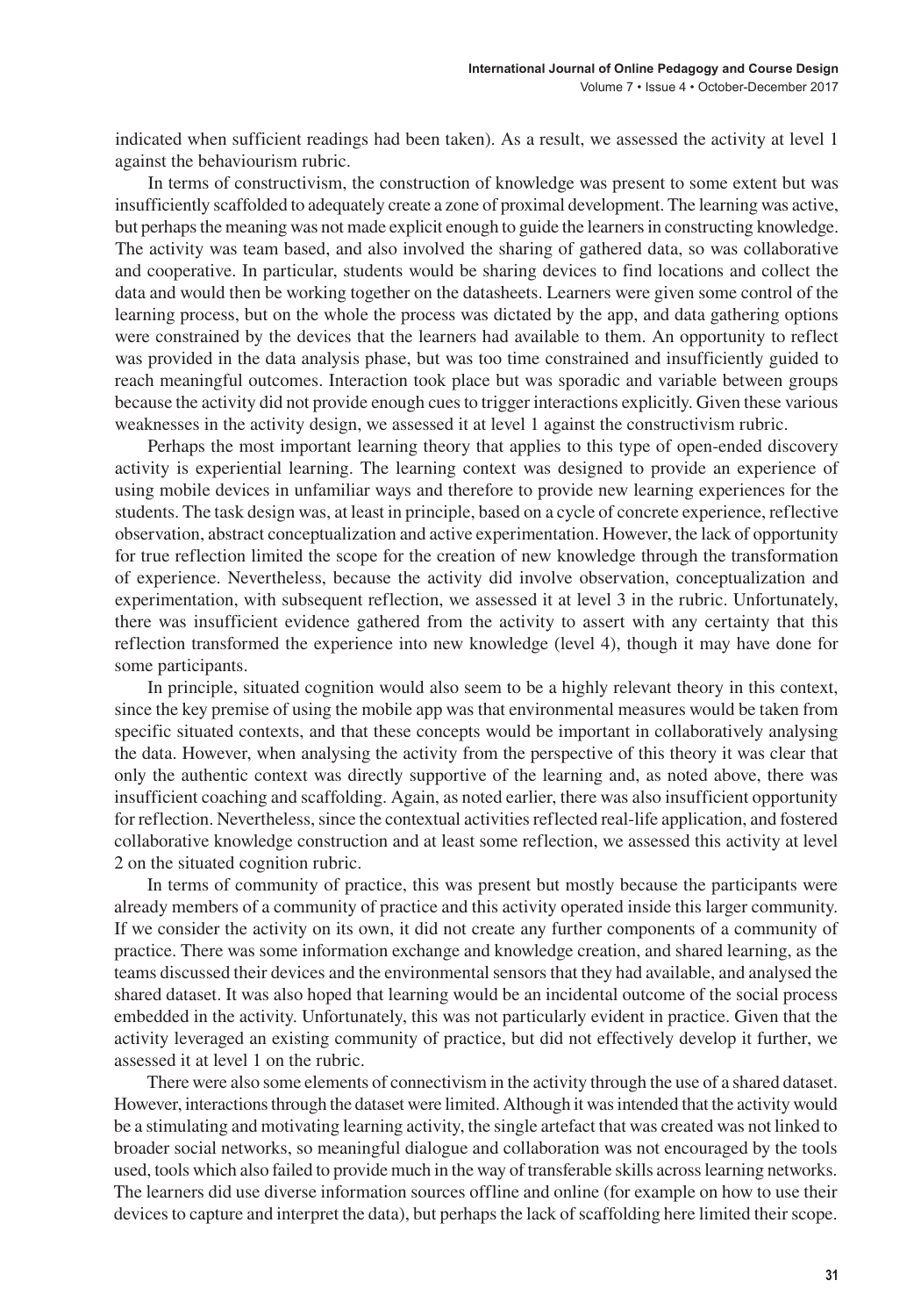Volume 7 • Issue 4 • October-December 2017





Once again, the activity failed to provide adequate opportunity for critical evaluation and synthesis of concepts, opinions and perspectives. Nevertheless, despite these limitations, we assessed the activity at level 2 on the connectivism rubric, since an artefact was created and critically evaluated (at least to some extent) and the students used collaborative technologies and diverse information sources.

Figure 1 shows a radar chart of the activity, as evaluated against the rubric. It can be seen from thisfigure that the learning activity failed to comprehensively address any of the six learning theories represented in the rubric. The areas of relative strength are experiential learning and situated cognition, but even in these measuresimportant components of learning as outlined in these theories are missing, so in neither case could we assess them as reaching the level of design intent (4 or 5). Overall, then, this particular learning activity design is seen to be somewhat lacking in its operationalisation of learning theory.

#### **Applying the Rubric to Task Design**

In this section of the article we move on from analysing an existing mobile learning activity to considering the design of a modified learning experience. This section attempts to take into account the theoretical weaknesses of the original task design and the potential for change suggested by the components of the evaluation rubric. Asindicated earlier, there are some valuable aspects of learning theory already embedded in the original task, so it was important that these should be retained and built upon where possible, while at the same time considering a major task redesign to ensure that there was some theory-based design intent, based on the rubric.

In analysing the weaknesses of the original activity, a number of elements were clearly problematic. One of these was the lack of time allowed for reflection, which had not been adequately catered for in the original activity. Yet time constraints are an unavoidable aspect of most learning environments, so we need to design with these constraints in mind. Another limitation was a lack of evidence of outcomes, along with a lack of use of appropriate social media channels for dissemination of learning. Another evident limitation to the activity wasthat although there wassome constructivist activity in the creation of the data artefact, this was minimal. The application used was created by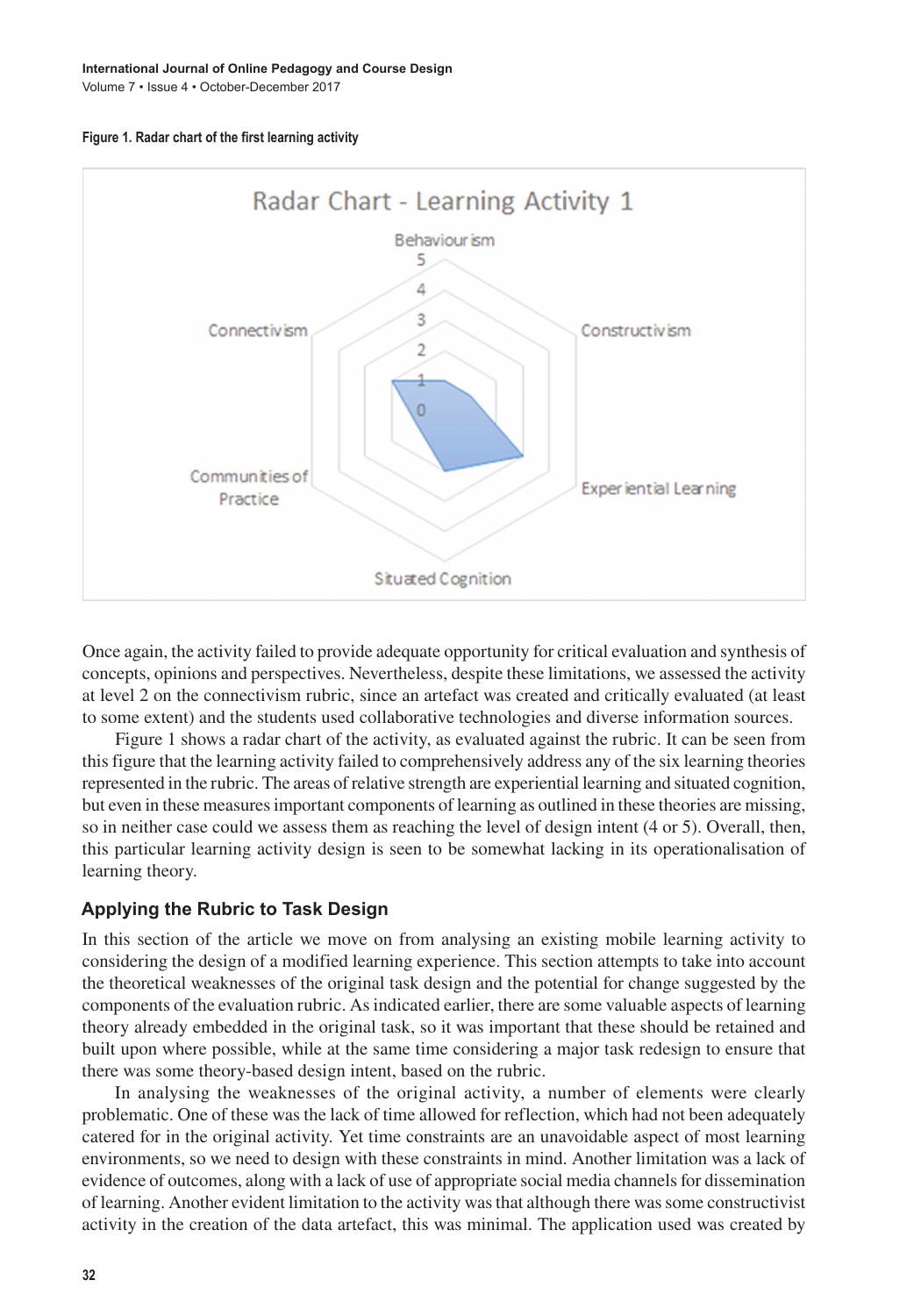the teaching staff, as was the design of the data spreadsheet. Thus, opportunities for student agency in the construction of artefacts were very limited. With these limitations in mind, and guided by the rubric, we undertook a major redesign of the learning activity in an attempt to render it a more valuable learning experience for the students.

As indicated earlier in this article, it is not our contention that learning activity design should be based on attempting to reach the maximum level of every part of the rubric, since this would be to use the rubric as some kind of overall metric where 'more is better', which it is not intended to be. The role of the rubric is, first of all, to enable us to highlight the most relevant learning theories in an activity, and then to potentially focus on those parts of the rubric where relevant improvements could be made. As we have noted previously, there are some components that appear in multiple parts of the rubric, so addressing these particular features may impact on more than one element of the overall process. However, we believe it is helpful to address each learning theory in turn and make a judgement as to which parts of the rubric are most appropriate to pay attention to from a design perspective.

#### **Identifying Potential Improvements to the Original Task**

Our original design scored low on the behaviourism rubric. However, we did not perceive this to be a problem, since we had not intended to design an activity that focused on behaviourist principles. Rather, this particular learning process was based around an open ended exploratory experience for the students. Therefore, we did not feel it necessary to address the behaviourist aspect of the rubric in the redesign. However, from a constructivist perspective it was clear that our original task did not provide the students with an opportunity to construct their own artefacts and knowledge, nor did it give them enough time to adequately reflect, or make the activity personally meaningful. We therefore felt the need to look for opportunities to address the constructivist rubric to a greater degree.

Although our original activity scored reasonably well on the experiential learning component of the rubric, it was lacking in the facility for the students to clearly demonstrate that they had transformed their experience through reflection into new knowledge. Therefore, in the redesigned activity we hoped to addressthisshortcoming, at least to some degree. The original activity also scored reasonably well in terms of situated cognition, but was not structured effectively to allow collaborative knowledge construction through coaching, expert performances, process modelling and reflection. It was hope that the redesign might address this particular aspect of the rubric more effectively.

Although our activity was leveraging an existing community of practice, there were also areas where we could improve the value of this context. In particular, we needed to ensure that there was a social process of information exchange and knowledge creation. Finally, in looking at the connectivist aspect of the rubric, it was clear that the students could benefit from the creation of networked artefacts and exercise and build social media skills.

In summary, it was felt that there were a number of areas where the activity could be improved. In the next section, we describe how the redesigned task was created and analysed against the rubric.

#### **The Redesigned Task**

Given the issues identified above, the redesigned task was intended to address a number of shortcomings in the original design such that a number of aspects of appropriate learning theories could be better integrated into the learning process. One significant issue identified was the lack of time for reflection. Given that there were time constraints in the original activity, it was felt that the task should be completely rescheduled by reducing the number of activities, and maximizing the opportunities for reflection. In addition, it was clear that the original task gave little opportunity for the constructivist building of artefacts and related knowledge. As a result, the revised design allowed the students to create their own mobile learning activity rather than simply participate in one that was already built. It was also clear that we were not taking enough advantage of an existing community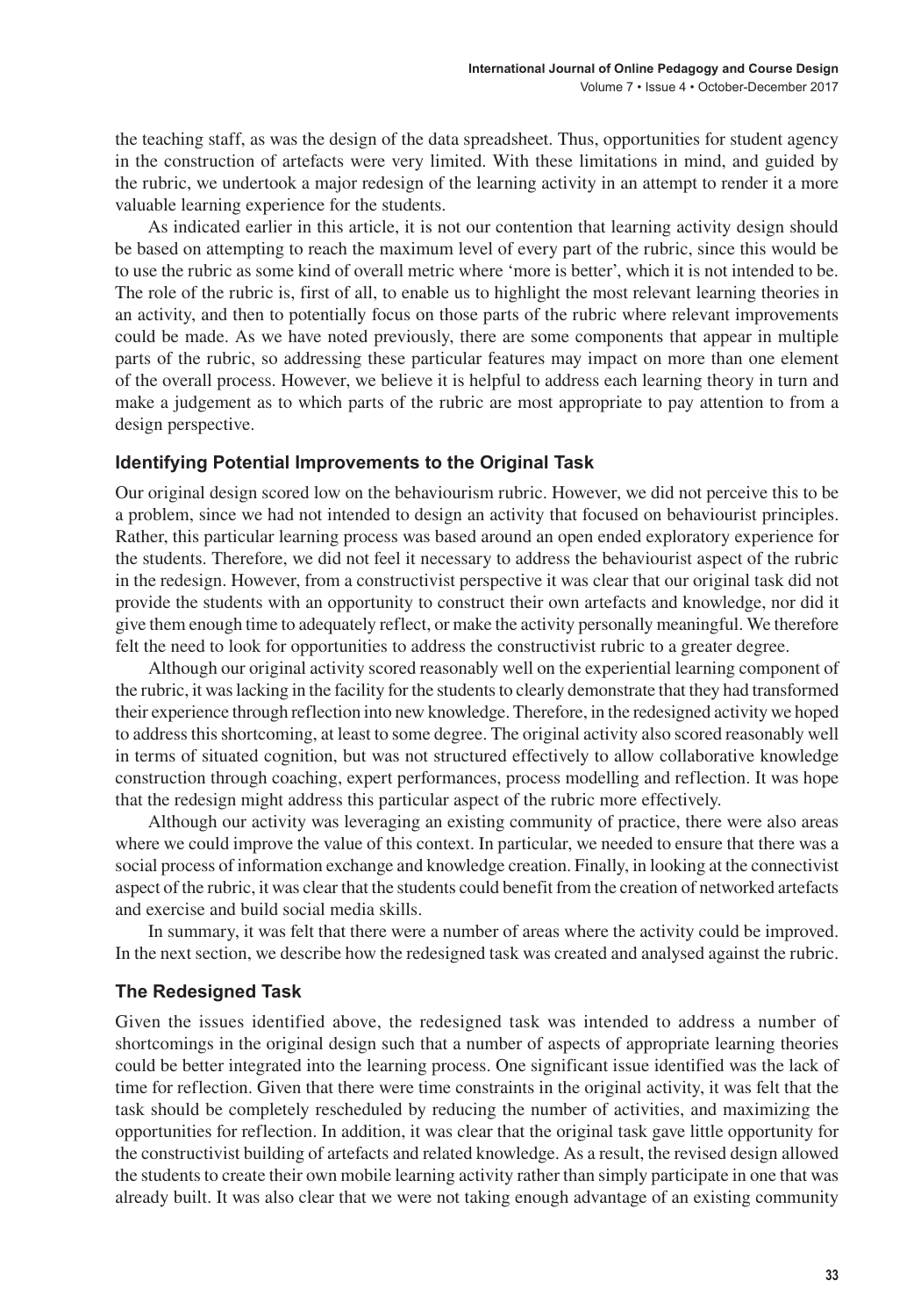of practice, which was already enabled online using social media tools, so the new activity aimed to embrace these opportunities.

The redesigned task required the students to create their own GPS enabled outdoor learning activity using a suitable tool. This meant we had to re-think our use of ARIS, since its rich feature set makes it harder to create an activity without previous experience. As a result, we chose ActionBound (https://en.actionbound.com/). Although there are a number of other similar tools available, we selected this tool based on the ease and speed with which a mobile learning activity can be created and deployed.

The students chose their own authentic context within which to create their own mobile learning implementations, and were initially given appropriate modelling through an instructional video, which they worked through at their own pace. They then collaboratively designed their own learning activities and implemented them using the recommended tool. Once the designs had been implemented, they were able to test these out in practice, then share their artefacts and reflections on social media, using the online community already established within the group. To ensure that there was adequate time for each stage of the task, it was necessary to remove some features from the original activity, in particular the use of sensors and the pooling and analysis of shared data. We chose to make this an entirely separate activity at a different time to ensure that the students were able to reflect on the constructivist process of designing, building, testing, and evaluating a meaningful product in a suitable experiential learning cycle.

When analysing the redesigned activity against the rubric, it was clear that the modifications had addressed many of the weaknesses of our original design. We did not choose to explicitly address any aspects of the behaviourism rubric and the revised activity was still assessed at level 1. However, in terms of constructivism we assessed the activity at level 4 because the learners had much greater control over the learning process, where they could create an artefact that was personally meaningful to them, and they were given the opportunity to reflect within their community of practice. The original activity had been reasonably strong in experiential learning, but we believe that the revised activity was further enhanced to level 4 of the rubric, given the opportunities that students had to transform their reflections into new knowledge, which were evidenced by their postings on social media. Although we did not formally assess the outcomes, we noted that game designs posted on social media during the class included a diverse range of imaginative ideas, including exploring a new school, a local culture walk, an investigation of check in processes at an airport and a family version of the TV series "The Amazing Race".

We assessed the revised activity at level 3 on the situated cognition rubric. The reason for not assessing it higher was that the levels of coaching, expert performances and process modelling were somewhat limited, being confined to a single instructional video. Against the community of practice rubric, we judged the revised activity at level 3. Although shared learning did accompany a social process of information exchange and knowledge creation, it would be somewhat excessive to claim that the activity had been designed with this at its core. From a connectivist perspective, the activity remained at level 2. Although it embraced transferable social media skills it also lost some of the connectivist aspects of the original activity, so overall remained a relatively low level task in terms of connectivism.

Figure 2 shows a radar chart of the activity, as evaluated against the rubric. Compared with Figure 1, it is clear that the revised activity is much more theory-informed than the original version.

#### **Assessing the Revised Task**

Earlier in this article we made some statements about the rubric, which we will briefly reiterate here, before assessing the outcomes of our redesign. Level zero indicates a complete absence of any evidence of a given learning theory in an activity, while level 5 indicates that the activity fully operationalises that particular learning theory. Levels 4 and 5 both indicate a design intent, whereas levels 1, 2 and 3 suggest that certain components of learning theories may be present but may not be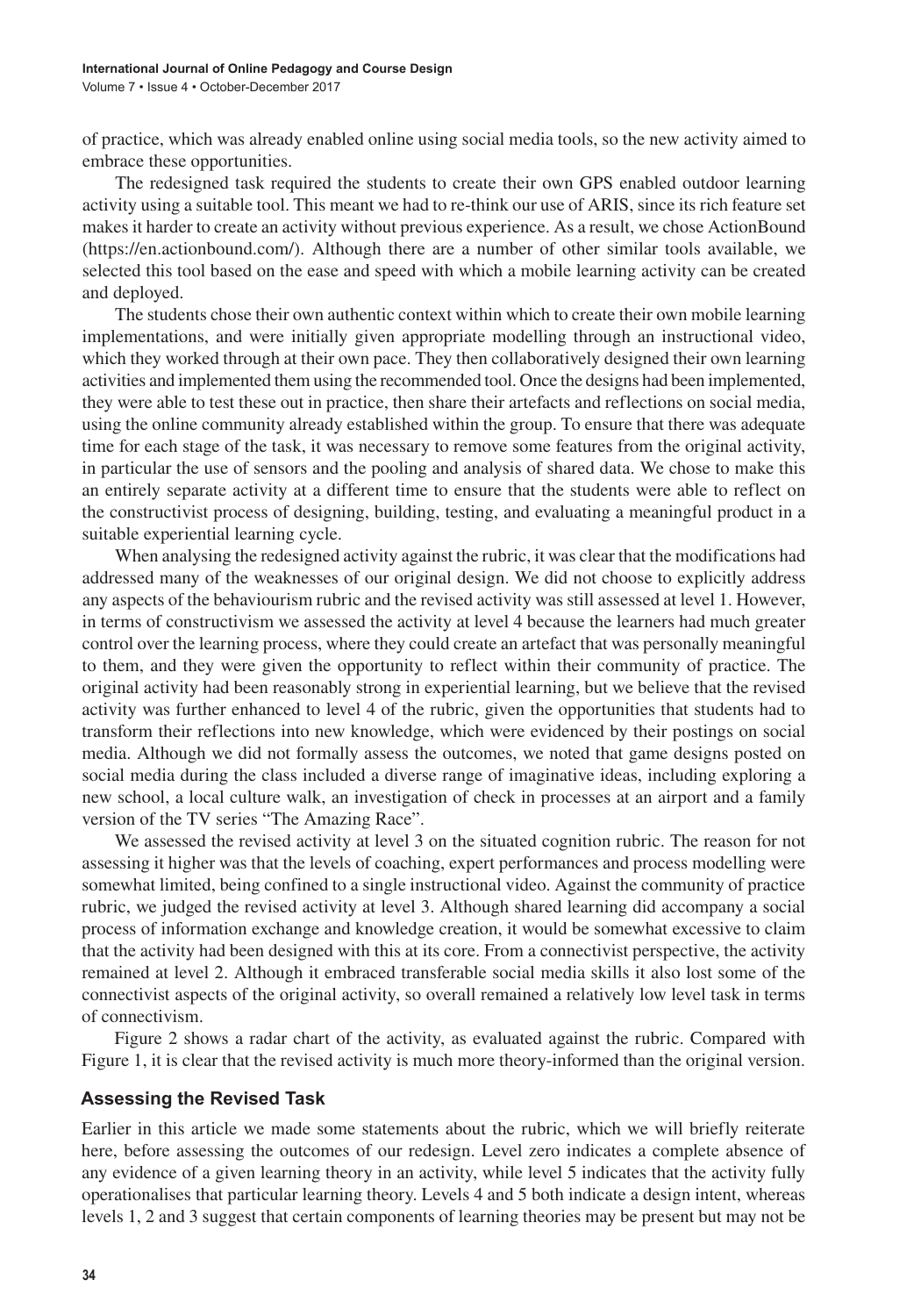

**Figure 2. Radar chart of the modified learning activity**

an integral part of the learning design. It is our suggestion, however, that for a learning activity to be well designed it should score at the 'design intent' levels (4 or 5) on at least one section of the rubric.

How, then, might we interpret the radar chart in Figure 2, which evaluates the revised learning activity against the rubric? We note that the activity reveals design intent for both constructivism and experiential learning, although neither of these are fully operationalised. Does this matter? We would suggest that it does not. The value of the rubric is in providing insights into learning activity design, and giving us opportunities to rethink how we integrate learning theories into our pedagogy. Like all rubrics, it is open to interpretation. We suggest that its value is demonstrated in this particular example by giving us the ability to take a mobile learning activity, re-evaluate it through the lens of learning theory, and be guided towards a modified activity that better embodies the features of relevant learning theory. It is also worth bearing in mind that refinement of learning activities is an ongoing process. We would expect to continuously re-think and redesign our pedagogy over time. One cycle of reflection and revision isjust one step in an ongoing process of continuousimprovement.

#### **CONCLUSION**

In this article, we have described a rubric for assessing the design of mobile learning activities that is based on a core set of learning theories that have previously been identified as being particularly relevant to the experience of mobile learning. We have applied this rubric to a learning activity that was originally designed without this rubric in mind. The rubric revealed that this activity was failing to incorporate the major components of any particular learning theory, although it utilised some components of several relevant theories. On reflection, this was partly a consequence of trying to do too many things in too short a time. The analysis helped us to realise that we needed to focus more clearly on fewer objectives in order to improve the activity. Based on an assumption that operationalising learning theory can improve learning experiences, we redesigned the activity using the rubric as a kind of design framework. We then assessed this revised activity against the rubric,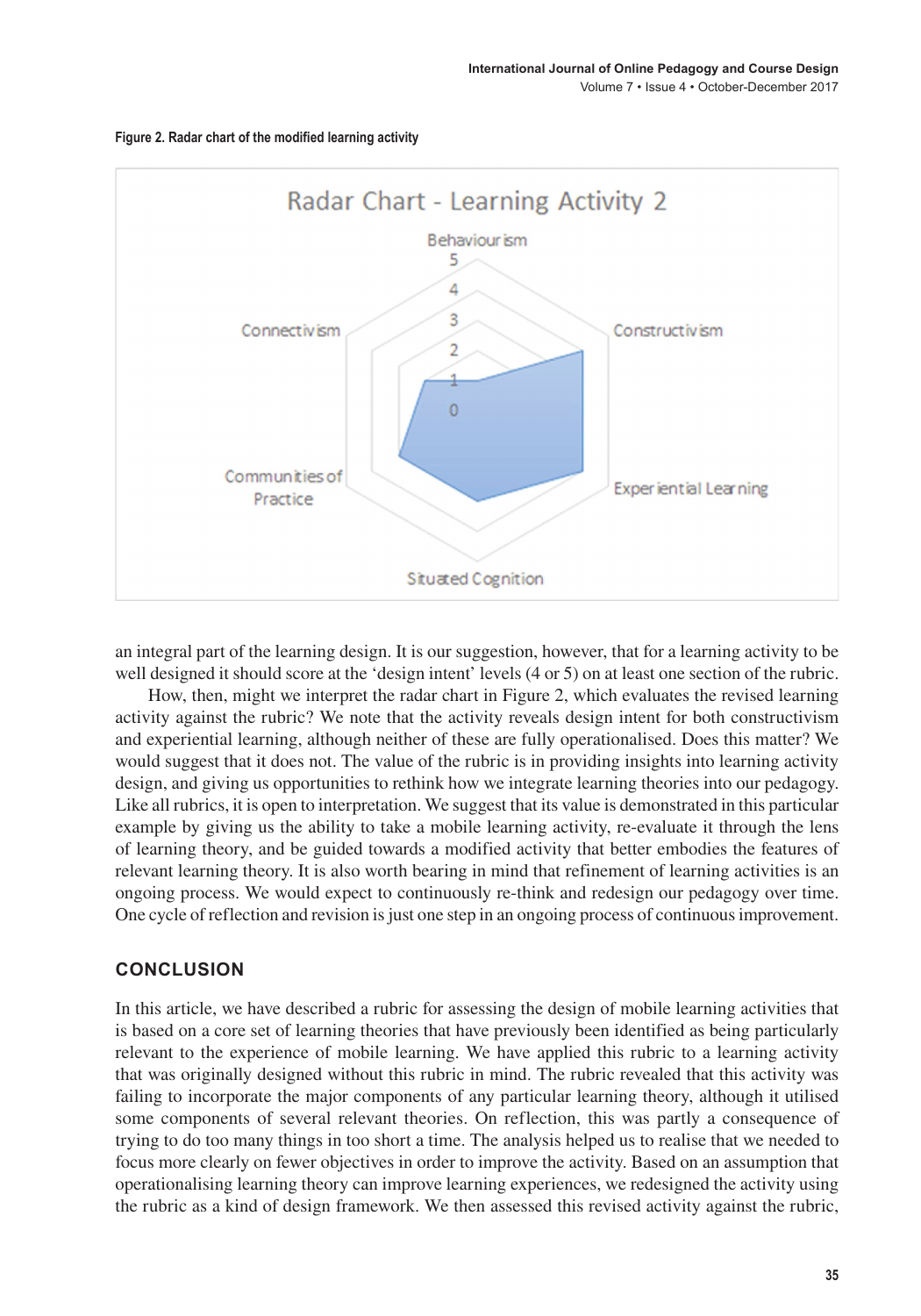which revealed design intent based on two of the learning theories and stronger links to others. From this exercise, we concluded that the learning theory rubric could be a useful guide to the design or redesign of mobile learning activities.

There are a number of limitations to this study. Not least, there is no empirical analysis of outcomes from task redesign. As yet, we have no empirical data to suggest that the modified learning activity leads to any greater learning outcomes than the original version. However, rubrics in general do not assess outcomes, only performance, and their primary role is to give structure to observations (Brookhart, 2013). We have also confined the number of learning theories considered to six, and the key components of each theory have been summarised down to a few key points. Both of these factors might leads to accusations that we have oversimplified the interpretation of theory. However, these representations have been the result of a series of stages of research, and are strongly grounded in the literature.

Future work might involve further use of the rubric as a design tool, with empirical evaluation of outcomes from these designs, refinement of the rubric itself, or the development of alternative rubrics that take a different view of which learning theories should be included and how they should be represented as evaluative criteria.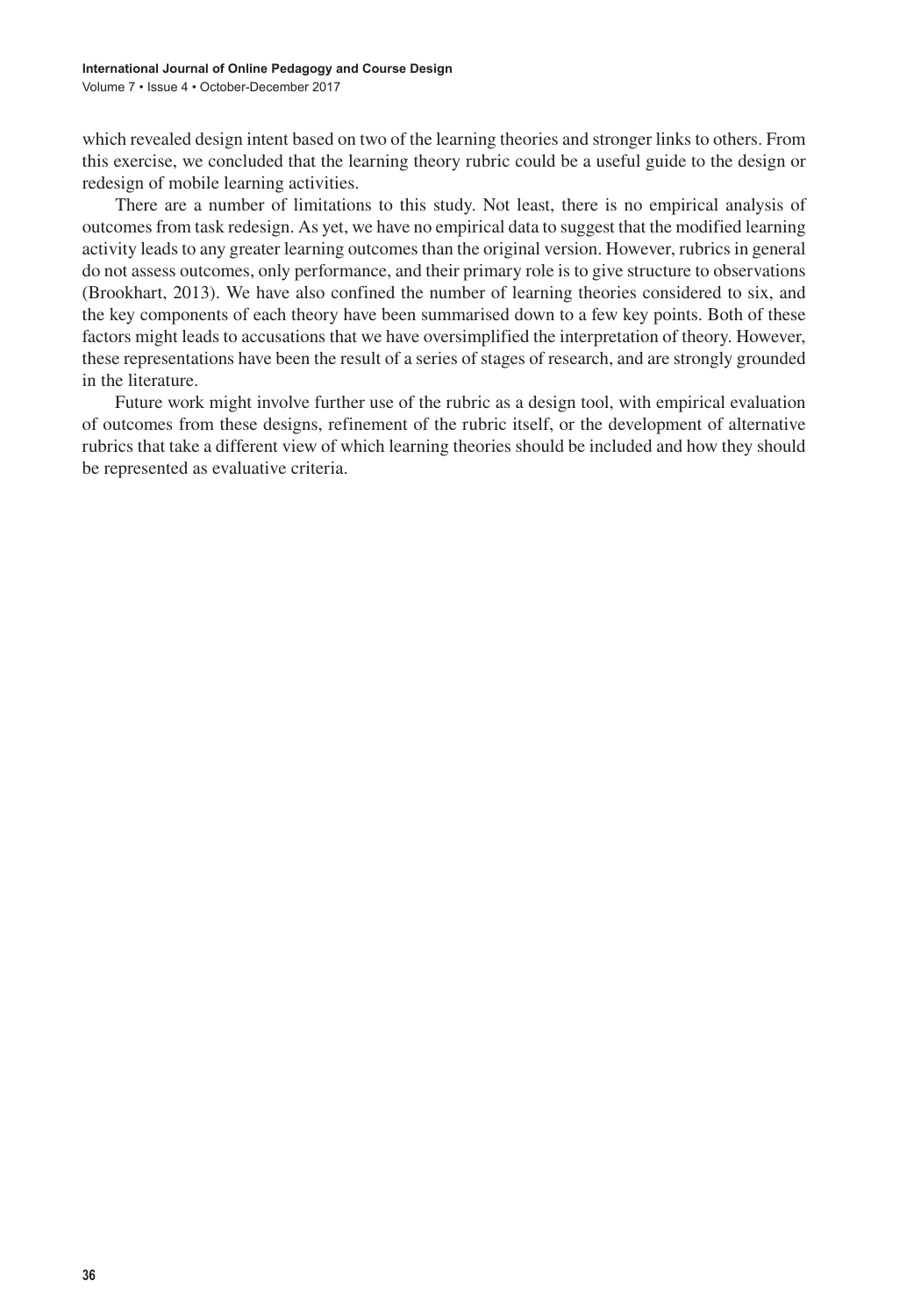#### **REFERENCES**

Ally, M. (2004). Foundations of educational theory for online learning. *Theory and practice of online learning, 2*, 15-44.

Armatas, C., Spratt, C., & Vincent, A. (2013, July). Operationalizing connectivist principles in online tertiary course design. *Paper presented at the International Conference on Information Communication Technologies in Education*, Crete. Retrieved from http://www.icicte.org/Proceedings2013/Papers%202013/03-4-Armatas.pdf

Beard, C., & Wilson, J. (2013). *Experiential Learning: A handbook for education, training and coaching* (3rd ed.). London: Kogan Page.

Brookhart, S. M. (2013). *How to Create and Use Rubrics for Formative Assessment and Grading*. Alexandria, VA: ASCD.

Brown, J. S., Collins, A., & Duguid, P. (1989). Situated Cognition and the Culture of Learning. *Educational Researcher*, *18*(1), 32–42. doi:10.3102/0013189X018001032

Bruner, J. S. (1961). The act of discovery. *Harvard Educational Review*, *31*(1), 21–32.

Dewey, J. (1933). *How we think: A restatement of the relation of reflective thinking to the educational process*. Lexington, MA: Heath.

Ertmer, P.A. & Newby, T.J. (1993). Behaviorism, cognitivism, constructivism: Comparing critical features from an instructional design perspective. *Performance improvement quarterly, 6*(4), 50-72.

Harasim, L. (2012). *Learning Theory and Online Technologies*. New York, NY: Routledge.

Herrington, A., & Herrington, J. (2007). Authentic mobile learning in higher education. *Paper presented at the Australian Association for Research in Education Conference Freemantle* (pp. 1-9). Retrieved from http:// www.aare.edu.au/07pap/her07131.pdf

Herrington, J., & Oliver, R. (1995, December). Critical characteristics of situated learning: Implications for the instructional design of multimedia. *Paper presented at the ASCILITE95 conference*, Melbourne, Australia. Retrieved from http://www.ascilite.org/conferences/melbourne95/smtu/papers/herrington.pdf

Kizito, R. N. (2016). Connectivism in learning activity design: Implications for pedagogically-based technology adoption in African Higher Education contexts. *The International Review of Research in Open and Distributed Learning*, *17*(2). doi:10.19173/irrodl.v17i2.2217

Kolb, D. A. (1984). *Experiential learning: Experience as the source of learning and development*. Englewood Cliffs, NJ: Prentice-Hall.

Lai, K. W., Pratt, K., Anderson, M., & Stigter, J. (2006). Literature review and synthesis: Online communities of practice. New Zealand: Ministry of Education. Retrieved from https://www.educationcounts.govt.nz/publications/ curriculum/5795

Laurillard, D. (2007). Pedagogical forms for mobile learning: framing research questions. In N. Pachler (Ed.), *Mobile learning: Towards a research agenda*. London: WLE Centre, Institute of Education.

Laurillard, D. (2009). The pedagogical challenges to collaborative technologies. *International Journal of Computer-Supported Collaborative Learning*, *4*(1), 5–20. doi:10.1007/s11412-008-9056-2

Luis, R., & D'Cunha, T. (2014). The role, essence and contributions of educational psychology to the field of education. *International Journal of Education and Management Studies*, *4*(4), 370–372.

MacCallum, K., & Parsons, D. (2016, October). A Theory-ology of Mobile Learning: Operationalizing Learning Theories with Mobile Activities. Proceedings of the World Conference on Mobile and Contextual Learning (mLearn 2016), Sydney (pp. 173-182). Retrieved from http://iamlearn.org/wp-content/uploads/Proceedings\_ MLearn2016Final.pdf

Olsen, M., & Hergenhahn, B. (2013). *An Introduction to Theories of Learning* (9th ed.). Boston, Mass.: Pearson.

Parsons, D., Thomas, H., & Inkila, M.(2016, October). A Mobile Sensor Activity for Ad-Hoc Groups. *Proceedings of the 15th World Conference on Mobile and Contextual Learning (mLearn 2016)*, Sydney (pp. 210-213). Retrieved from http://iamlearn.org/wp-content/uploads/Proceedings\_MLearn2016Final.pdf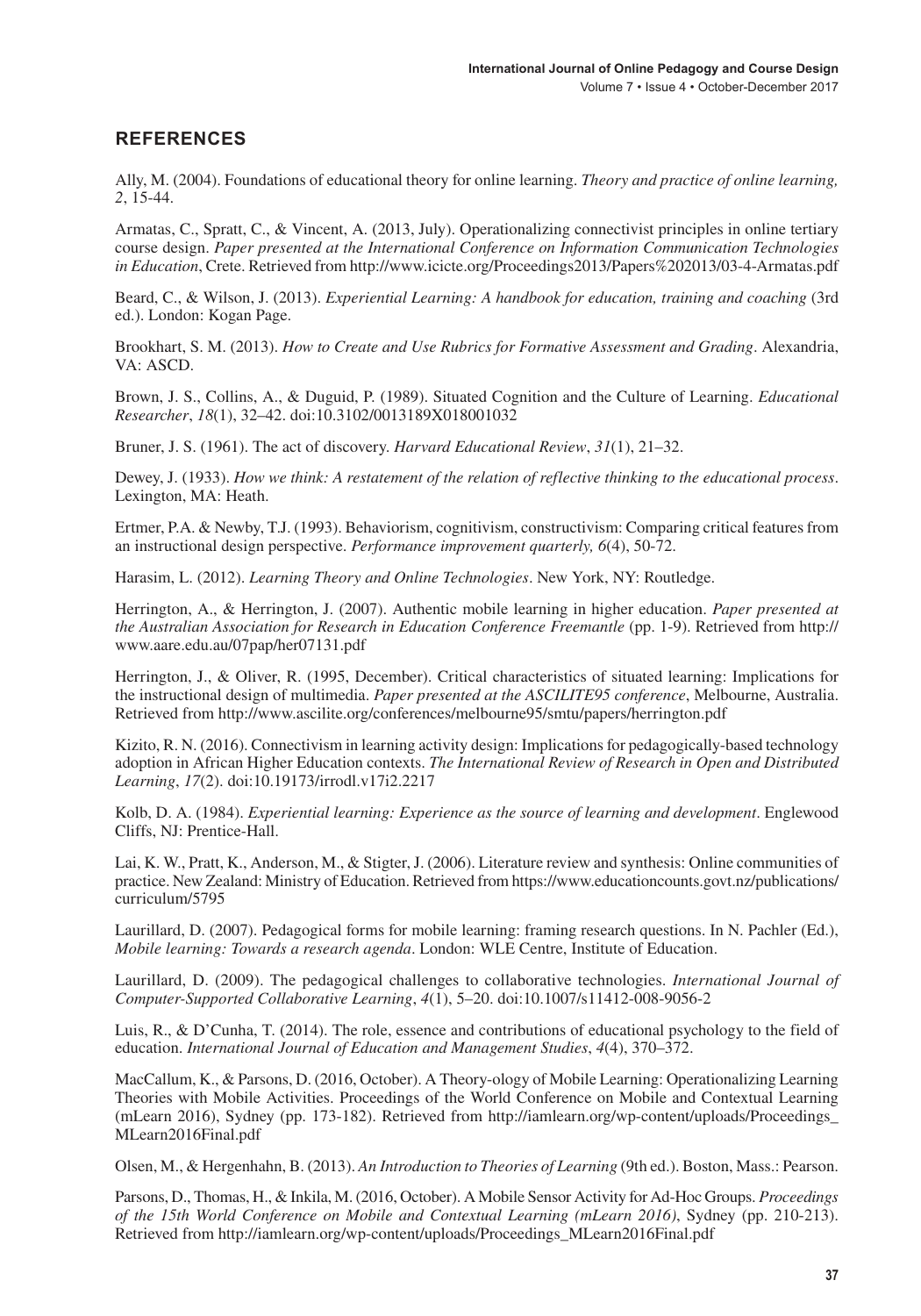Volume 7 • Issue 4 • October-December 2017

Research, I. T. L. (2012). *21st Century Learning Design Rubrics*. Retrieved from https://education.microsoft. com/GetTrained/ITL-Research

Sharples, M., Taylor, J., & Vavoula, G. (2010). A Theory of Learning for the Mobile Age: Learning through Conversation and Exploration Across Contexts. In B. Bachmair (Ed.), *Medienbildung in neuen Kulturräumen VS Verlag für Sozialwissenschaften* (pp. 87–99). doi:10.1007/978-3-531-92133-4\_6

Siemens, G. (2004). Connectivism: A Learning Theory for the Digital Age. *elearnspace*. Retrieved from http:// www.elearnspace.org/Articles/connectivism.htm

Sobel, D. (1990, August 20). B. F. Skinner, the Champion of Behaviorism, Is Dead at 86. *New York Times*.

Tapp, J. (Ed.). (1969). *Reinforcement and Behavior*. New York, NY: Academic Press.

von Glaserfeld, E. (1982). An Interpretation of Piaget's Constructivism. *Revue Internationale de Philosophie*, *36*(4), 612–635.

Vygotsky, L. S. (1978). *Mind in society: The development of higher psychological processes*. Cambridge, MA: Harvard University Press.

Weller, M. (2006). Delivering Learning on the Net: The why, what and how of online education. In G. Conole & M. Oliver (Eds.), *Contemporary Perspectives in E-Learning Research: Themes, Methods and Impact on practice*. London: Kogan Page.

Wenger, E. (2000). Communities of Practice and Social Learning Systems. *Organization*, *7*(2), 225–246. doi:10.1177/135050840072002